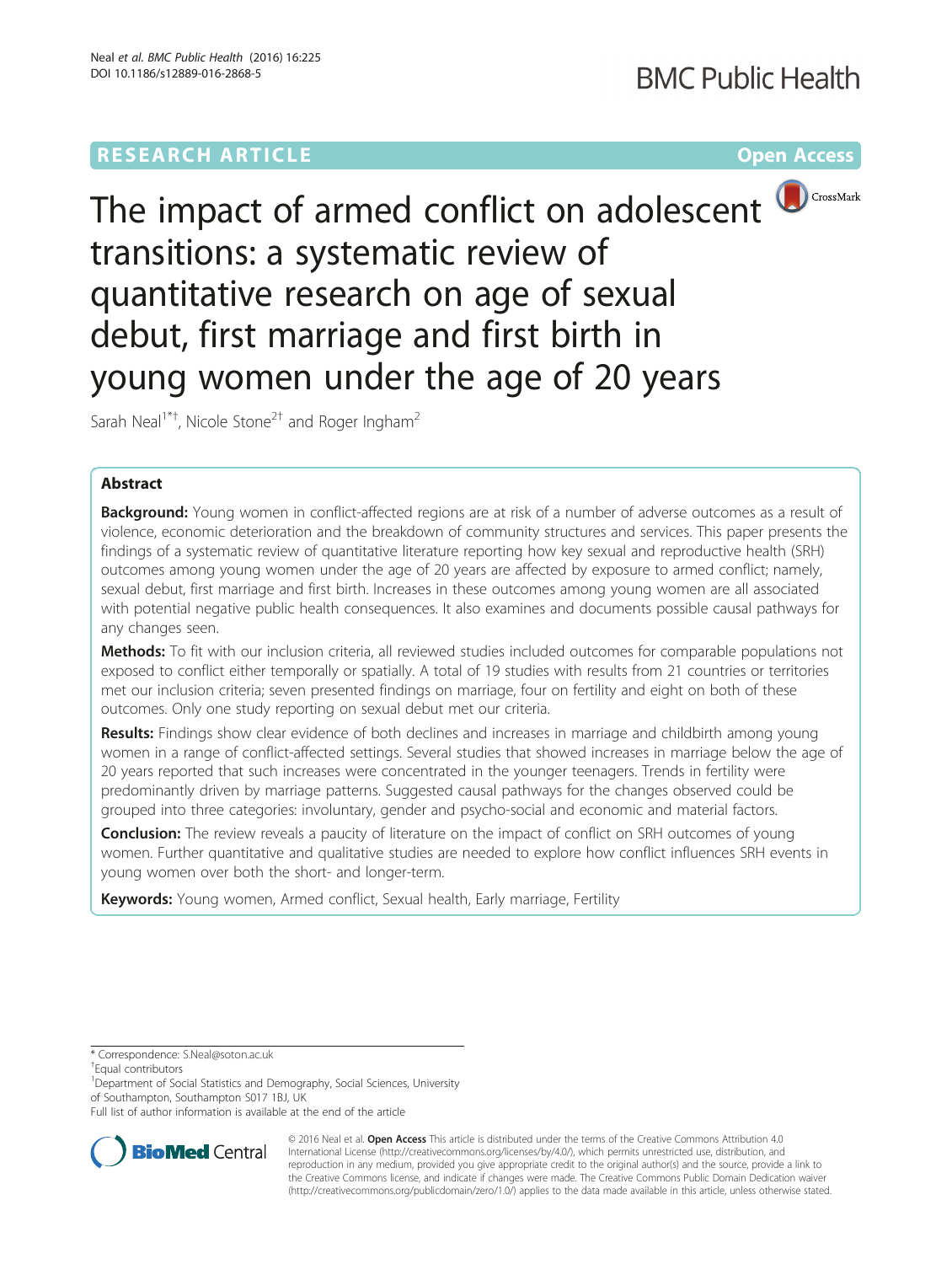# Background

Young women living in conflict affected countries face risks that are likely to have negative effects on their sexual health and wellbeing. Violence, deterioration of economic conditions, poor access to services and breakdown of community norms place them at risk of sexual violence, forced marriage, transactional and/or coerced sex, and other risky sexual behaviours. However, quantitative evidence is rarely presented to support these reports of increased risks, and much of the increasing awareness of how conflict impacts on the reproductive health of girls and young women is derived from relatively small scale qualitative data, including case studies [[1](#page-9-0)–[3\]](#page-9-0). These studies provide highly valuable individuallevel insights but cannot assess the scale of the impact at either a population level or for vulnerable sub-groups. For example, many qualitative reports and media coverage suggests that conflict increases the incidence of child marriage, but there is little evidence from quantitative studies.

In order to explore this issue we carried out of a systematic review of quantitative literature that reported how three key sexual and reproductive health (SRH) outcomes among young women under the age of 20 years sexual debut, first marriage and first birth - are affected by exposure to armed conflict in a number of countries and settings. These three indicators are all known to have potential negative health and social consequences when they occur at an early age, and thus a knowledge of whether the incidence of these events changes in this context is important for guiding programmes designed to protect and support women in conflict and postconflict environments. The time when sexual activity commences marks the beginning of a young person's exposure to a number of adverse reproductive outcomes; for example, early sexual debut is associated with increased risk of unintended pregnancy and sexually transmitted infections (STIs), including HIV [[4, 5\]](#page-9-0). In many cultures, marriage before the  $20<sup>th</sup>$  birthday is common; while this may be viewed as a positive transition by the community and, in many cases, the young woman herself, child marriage (defined as marriage under the age of 18 [[6\]](#page-9-0)) is associated with a number of adverse health outcomes [\[7](#page-9-0)] as well as educational, and socio-economic disadvantage [\[8](#page-9-0)]. The increased risk of maternal mortality faced by adolescent women is probably less severe or widespread than previously believed [\[9](#page-9-0)], but increased risk to the infant is well documented [\[10](#page-9-0)]. In addition to physical and socio-economic risk, early childbearing, particularly outside marriage, may also lead to stigmatisation and isolation in some contexts [\[11](#page-9-0)].

As well as presenting the findings from the included studies, we explore the suggested pathways through which conflict may affect these outcomes in order to shed light on how impacts may vary within different contexts. We also discuss the quality of research in this area and suggest ways that further evidence can be developed and strengthened.

# Method

# Procedure

Our systematic review followed a defined protocol to reduce bias and ensure replicability. Initially, six electronic databases were searched: Medline/Pubmed, ASSIA/Proquest, CINAHL, EMBASE, African Index Medicus and Reproductive Health Library. As well as peer reviewed articles, our inclusion criteria allowed for theses, dissertations, reports and grey literature as long as data sources used were clearly referenced, so searches were also conducted using Zetoc and search engines such as Google. Websites of relevant United Nations and nongovernmental organisations and networks were hand searched, along with references from identified papers. Studies using any quantitative methodologies were included as long as they met the other criteria, but purely qualitative studies were excluded.

Our search terms are shown in Additional file [1](#page-9-0): Appendix 1. Only articles written in English from 1970 onwards were eligible for inclusion in the search. Our initial database and hand search yielded a total of 1298 documents once duplicates were removed. Details of all papers identified from the initial search were uploaded onto Eppi-reviewer [\(http://eppi.ioe.a](http://eppi.ioe.ac.uk/)[c.uk/](http://eppi.ioe.ac.uk/)). Two reviewers (SN and NS) carried out initial screening of all identified studies by title and abstract. Fifty studies judged to be potentially eligible for inclusion and complete articles and reports were then retrieved.

### Inclusion of studies

These sources were reviewed independently by two authors (SN and NS) to ascertain whether they met the eligibility criteria. Any disagreement was resolved by discussion with added input as required from the third author (RI); there was an initial agreement rate of over 90 %. In cases of uncertainty, the authors of the papers were contacted for clarification.

The inclusion criteria allowed for several different measures of change of age at first sex, age at marriage and age at first birth within our age range of interest (see Table [1](#page-2-0)). Changes in median or mean age were not accepted, as these did not automatically reflect a change in age of the event for our specific age group. Studies showing change in risk or odds for an age group wider than under 20 years (e.g. 15–24) were excluded.

Studies were only included if they reported comparable outcomes for populations identified as exposed or not exposed to a conflict that was clearly documented as active during the period of measurement in the study;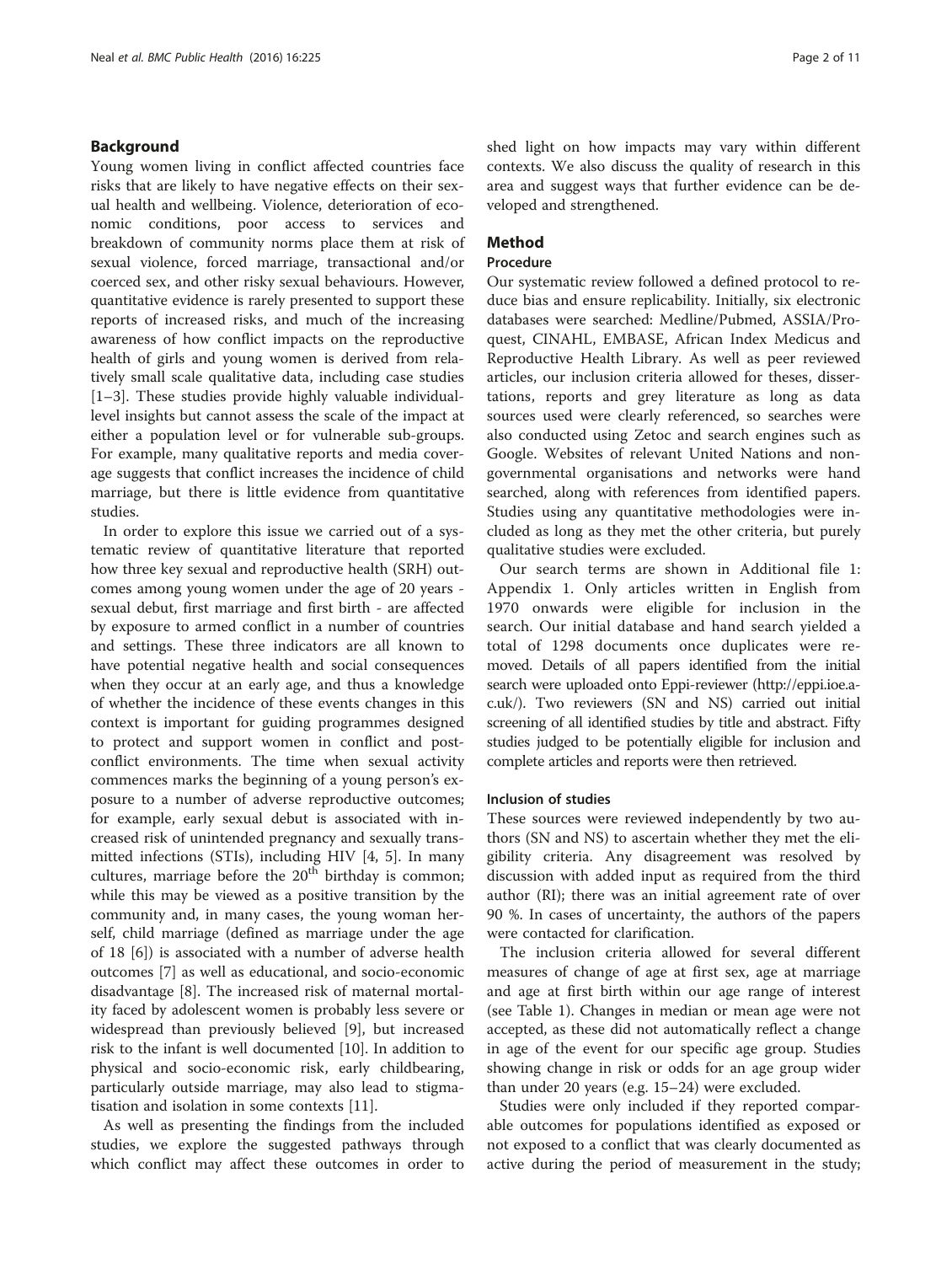<span id="page-2-0"></span>Table 1 Summary of outcome measures defined by inclusion criteria

| Outcome                     | Measures included in study                                                                     |  |
|-----------------------------|------------------------------------------------------------------------------------------------|--|
| Age at first sex            | Percentages of women reporting sexual debut before the age of 20 years                         |  |
|                             | Odds ratio or relative risk of first sex by a specified age of below 20 years                  |  |
| Age at first marriage/union | Percentages of women reporting first marriage/union the age of 20 years                        |  |
|                             | Odds ratio or relative risk of first marriage/union by a specified age of below 20 years       |  |
| Age at first birth          | Age specific fertility rates 15-19 (or for other age grouping with upper limit below 20 years) |  |
|                             | Percentages of women reporting age at first birth by a specified age of below 20 years         |  |
|                             | Odds ratio or relative risk of first birth by a specified age of below 20 years                |  |
|                             |                                                                                                |  |

databases from the Uppsala Conflict Data Program were used to clarify this [\(http://www.pcr.uu.se/research/UCDP/](http://www.pcr.uu.se/research/UCDP/)). Only conflicts after 1970 were included, as we wanted to focus on the impacts of recent conflicts and data quality from historical studies is difficult to verify. Exposure could be measured by temporal, geographical or individual level data, or be based on specific impacts of conflict on subpopulations (e.g. displacement). However, to ensure that the comparator was appropriate, studies measuring outcomes amongst displaced people were only included if the comparison population was from the same country of origin. In terms of temporal exposure, we included studies that presented findings for pre-conflict and in-conflict, and in-conflict and post-conflict. In several cases, the acute period of the conflict was too short to measure change (i.e. the Rwandan genocide) so in cases where the period of conflict was less than one year we included measurements pre- and within the first five years post-conflict.

### Data extraction and quality assessment

Data extraction was carried out using a structured format which drew on the recommendations of the STROBE guidelines for reporting observational research [[12\]](#page-10-0). The information extracted included:

- country/region/date of study period;
- description of the populations studied (exposed and non-exposed);
- description of the conflict (including categories of conflict type and intensity developed by the Uppsala conflict project);
- data source and sampling;
- study design/methodology;
- method of measuring exposure to conflict; and
- results i.e. change in outcome, and any suggested causal pathway

A checklist tool for rating quality was developed based on recommended practice [[13](#page-10-0), [14](#page-10-0)] and studies were rated for quality based on such factors as sample selection and size, measurement methods for outcome, methodology, adjustment for other confounding factors, method of measuring exposure to conflict and description of population/conflict environment. However, all studies were included regardless of their assessed quality.

An initial scoping exercise of the published research literature highlighted substantial heterogeneity in country contexts, study designs, study aims and objectives, data sources and conflict comparators utilised. Comparison and appraisal of these types of studies is invariably complex and calls for flexible use of the published guidelines on systematic reviews; it would have been inappropriate to have attempted a statistical meta-analysis. We therefore chose a narrative synthesis approach for reporting patterns of change in our chosen indicators. The heterogeneity of contexts also meant that we considered it important to not just document the change in indicator, but also the proposed pathway by which this change came about. In addition to our narrative synthesis, we conducted a combined framework and thematic synthesis of suggested possible pathways when these were included in the literature. This enabled a better understanding of the key concepts and dimensions seen in diverse contexts concerning the impact of conflict on the selected outcomes.

We based our initial analysis of causal pathways on a framework presented by Staveteig [[15](#page-10-0)], which identifies four groups of factors that can influence the outcomes - involuntary factors, material and economic factors, sex and gender roles and psychosocial factors, although we later merged sex and gender roles and psychosocial factors for our analysis as many cultural factors seemed to straddle both categories. Reading the abstracts and, subsequently, the full texts of the studies allowed us to identify new and emerging themes.

# Results

# Description of the articles

We identified 21 articles, representing 19 unique studies, which presented SRH outcome data over a period of armed conflict. Studies that overlapped on country and time periods were deemed to be different if they were by different authors, used different data sources or presented markedly different findings. In two cases there were two papers each linked to one study [[16](#page-10-0)–[19](#page-10-0)]; since slightly different data and context are presented in these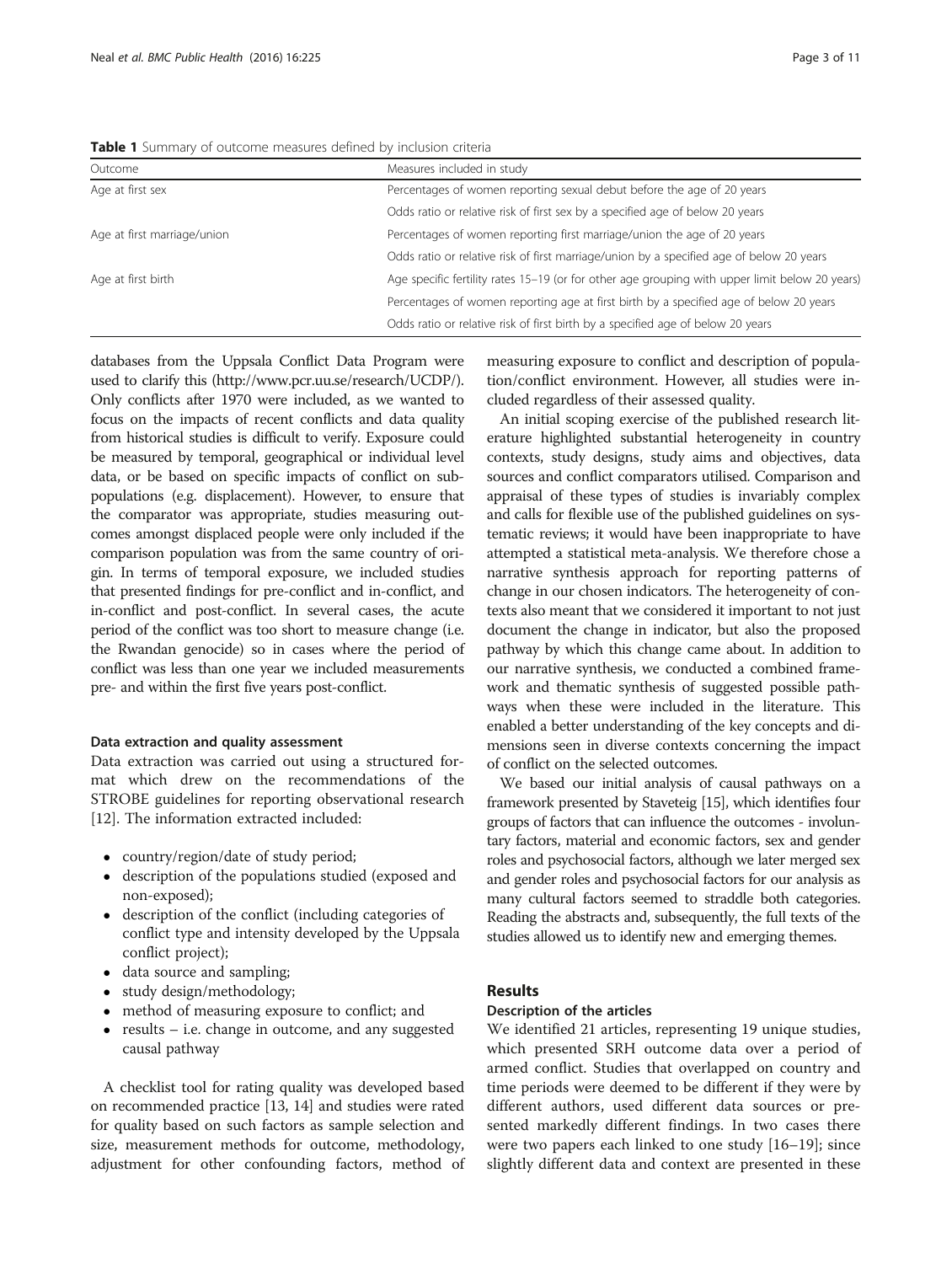papers we cite both in relation to each study. However, we usually refer to numbers of studies rather than numbers of papers to overcome the bias related to multiple papers from the same study. A Prisma Flowchart is included as Additional file [2](#page-9-0): Appendix [2.](#page-9-0) The articles covered 14 different settings; Table 2 provides a summary of the primary focus of the research and geographical region.

The specification of age grouping within our sample group of interest (under 20 years) varied between the studies; this may reflect the status of women, the legal age of marriage and the childbearing patterns within the countries studied. The majority used 15 to 19 years; however, several studies also included data for younger women or disaggregated age groupings further (for example [[16](#page-10-0), [17](#page-10-0), [20](#page-10-0)–[25\]](#page-10-0)).

As shown in Additional file [3](#page-9-0): Appendix 3 (available online), the majority of studies presented a temporal comparison of the possible impact of conflict before and during conflict or before, during and after conflict. One study examined exposure to conflict based on the number of child abductions in Nepal [[24\]](#page-10-0), and a further study compared outcomes amongst young women living in displaced persons' camps with those in surrounding villages in Uganda [[23\]](#page-10-0). Data from Save the Children combined refugee status with a temporal analysis, comparing the percentages of women married before aged 20 in Syria before the war to Syrian young women now living in Jordan refugee camps [[25](#page-10-0)].

All but one study used existing data sources, including Demographic and Health Survey (DHS) or World Fertility Survey (WFS), Census Data, vital registration and national living standards surveys. The remaining study collected primary data on sexual debut by use of a structured questionnaire [[23](#page-10-0)]. Simple cohort and/or period trend analyses were presented in the majority of studies, using a range of outcomes including percentages of women married (or unmarried) by a certain age, and age specific fertility or marriage rates. Hazard ratio probabilities or relative risks were used in two studies [[22, 24](#page-10-0)] and logistic regression was used in one paper [[16](#page-10-0)].

Of the 21 papers (based on 19 studies) 12 were rated as low quality and nine were rated as moderate. Limitations are outlined more fully in the discussion; however, it must be recognised that in a number of the papers the outcome of interest to our review was not the main focus of the research, and was presented as descriptive

Table 2 Number of studies by setting and sexual health outcome (NB A number of studies provided data for two countries or territories)

|                           | Number of studies | Sexual debut | Marriage                 | Fertility |
|---------------------------|-------------------|--------------|--------------------------|-----------|
| Middle East               |                   |              |                          |           |
| Iran                      | $\overline{2}$    |              | Y                        | Y         |
| Lebanon                   | 1                 |              | Y                        |           |
| West Bank                 | $\overline{4}$    |              | Y                        | Y         |
| Gaza                      | $\overline{4}$    |              | Y                        | Υ         |
| Syria                     | 1                 |              | Y                        |           |
| Eastern Europe            |                   |              |                          |           |
| Bosnia                    | $\mathbf{1}$      |              | Y                        | Y         |
| Central and Southern Asia |                   |              |                          |           |
| Tajikistan                | $2*$              |              | Y                        | Y         |
| Bangladesh                | 1                 |              |                          | Y         |
| Nepal                     | $\mathbf{1}$      |              | Y                        |           |
| Eastern Asia              |                   |              |                          |           |
| Cambodia                  | $\overline{2}$    |              | Y                        | Y         |
| Northern Africa           |                   |              |                          |           |
| Mali                      | $\mathbf{1}$      |              | Y                        | Y         |
| Eritrea                   | $2*$              |              | Y                        | Y         |
| Southern Africa           |                   |              |                          |           |
| Rwanda                    | 1                 |              | Y                        | Y         |
| Uganda                    | 1                 | Υ            | $\overline{\phantom{a}}$ |           |
| Total                     | $21*$             |              |                          |           |

\*This table refers to the number of papers rather than the number of unique studies on which they area based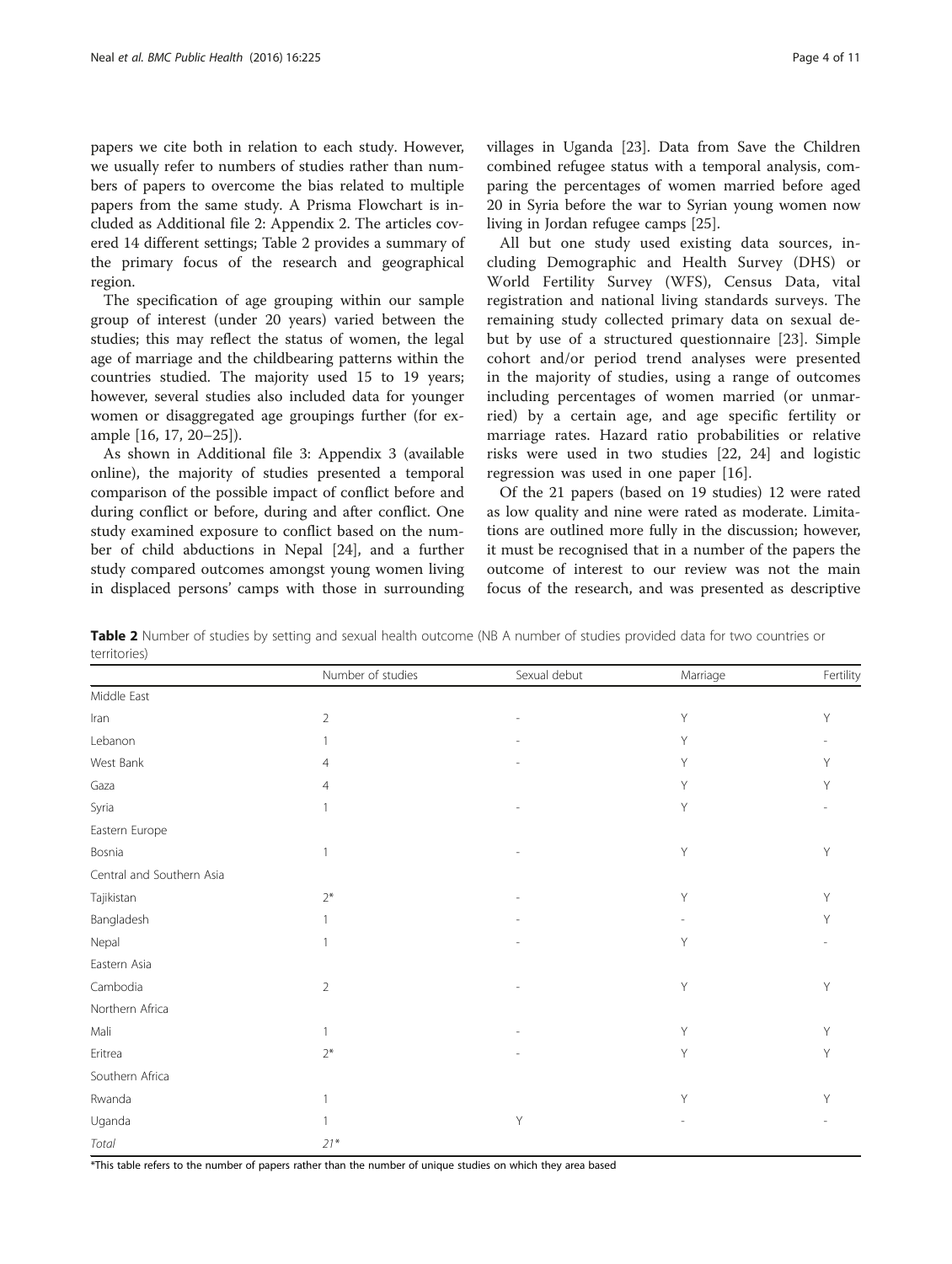data (sometimes as a line graph) to support a more comprehensive analysis of other outcomes or as a subsection of a wider study.

A summary of findings is provided in Additional file [4](#page-9-0): Appendix 4 (available online).

## Sexual debut

Only one study fitted our selection criteria and described the impact of conflict on young women's sexual debut. Okae [\[23](#page-10-0)] compared data on sexual debut of young people within IDP camps in the Lira region, Uganda, to those of young people in the surrounding settlements. Differences were not substantial, but were larger amongst young men than amongst young women.

### Impact of conflict on marriage

Using the themes included in the Staveteig framework, the factors proposed as being associated with either increases or declines in marriage rates could be labelled as belonging to one of the three following groupings: (i) material and economic (e.g. lack of basic resources), (ii) involuntary (e.g. displacement and mortality), and (iii) gender and psychosocial (e.g. increased pro-natalism). The majority of studies identified more than one causal factor across the groupings.

In six studies, an increase in marriage was reported during a period of conflict [\[15](#page-10-0)–[17](#page-10-0), [22](#page-10-0), [24](#page-10-0)–[26\]](#page-10-0). In some cases, these increases were quite marked; for instance, Save the Children [\[25](#page-10-0)] reported that the proportion of registered marriages in Jordan among Syrian under-18 refugee women had risen from 12 % in 2011 (roughly the same as the figure in pre-war Syria) to 18 % 1 year later.

A number of the pathways suggested for potential impact fall within the gender and psycho-social grouping. Clifford [\[22](#page-10-0)] and Shemyakina [[16, 19\]](#page-10-0) both reported an increase in marriage in young women aged between 15 and 17 years during the peak years of the hostilities in Tajikistan. Parental fear that a young woman's honour could be tainted in times of conflict was reported by both authors as a key reason. Save the Children's study in Syria [[25\]](#page-10-0) also suggested protection of a young woman's honour was a driving force for increasing early marriage. In Mali, Randall [[26\]](#page-10-0) showed that the proportion of first marriages involving very young (below 15 years old) Tuareg girls increased during the conflict years, with levels only reverting to those seen pre-conflict after the war ended. The author concluded that early marriage provided protection for young women against premarital pregnancy. Further, the refugee camps enhanced both

the desire and opportunity for improved social cohesion, and reinforced old family alliances and created new ones, resulting in increased first marriage rates among the very young. Valente [[24\]](#page-10-0) used regression techniques with large survey data to show that exposure to increased intensity of conflict in Nepal was associated with an increased probability of marriage before 15 years.

The study in Syria also suggested an economic element to the changes observed, arguing that many of the marriages for young women in refugees camps were deemed transactional by parents, frequently occurring with older men and seen as a way of securing financial sponsorship of their daughters [[25\]](#page-10-0).

Staveteig [\[15](#page-10-0)] analysed data from the 2000 and 2005 Rwandan DHS to demonstrate acceleration in marital timing among the birth cohort aged between 15 and 19 years at the time of the genocide. This was contrary to what had been expected given the demographic transitions occurring within the country and the practice of early marriage becoming increasingly less common. Later cohorts (post-conflict) then appeared to revert back to the expected trend of increasing age at marriage. The author suggests that the change observed may have been due to involuntary factors as young women entered the marriage market earlier than normal in response to the reduced availability of male partners. Further, many of the additional marriages were deemed more likely to be primarily transactional, following orphanhood and the destruction of homes and livelihoods.

In four studies there was a clear pattern of younger teenagers experiencing increased rates of marriage, which was not evident among older teenagers [\[16, 17, 22](#page-10-0), [24](#page-10-0), [26](#page-10-0)]. In Tajikistan, both Shemyakina [\[16, 17](#page-10-0)] and Clifford [\[22](#page-10-0)] found that marriages at the 'peak' age of 18 to 20 years (which takes this group out of the age range for our review) actually declined somewhat during the conflict. Randall's study in Mali [[26](#page-10-0)] failed to detect any increase in marriage for the 15 to 18 age group despite a marked increase for girls below 15 years and, in Nepal, Valente [[24\]](#page-10-0) did not detect an increased probability of marriage for those below 18 or 20 years despite documenting increased risk for those under 15 years of age.

A somewhat conflicting finding presented in one of Shemyakina's papers [\[16](#page-10-0)] is that regression analysis suggested that those within the 'war cohort' who reached prime marriage age during the conflict and who resided in the most war-affected regions were actually less likely to be married by 18 years. This could suggest that, although at a national level marriage before aged 18 increased, particularly at the outset of the war, marriages were concentrated in the areas less directly affected by the conflict.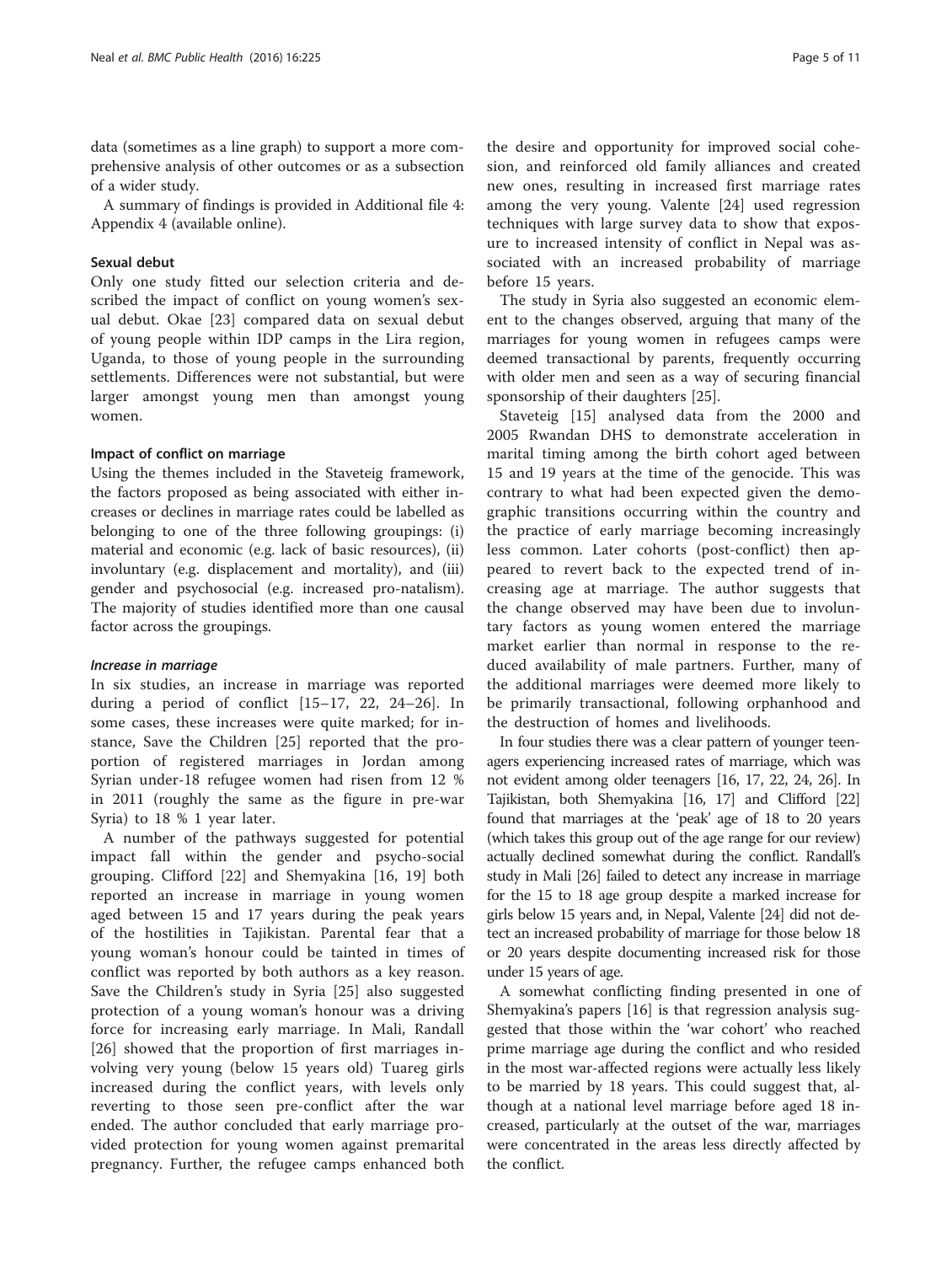In other contexts, a decline in marriage was observed during a period of conflict [[15, 18, 19, 21, 27](#page-10-0)–[30](#page-10-0)]. Adverse material and economic conditions were commonly cited as key factors affecting the decline observed. For example, Saxena et al. [\[21](#page-10-0)] examined nuptuality trends and patterns in Lebanon during civil war. The proportion of married young women aged between 15 and 19 years declined from 13 to 5 % between 1970 and 1996. The authors concluded that the civil war made it difficult for young people to find employment and affordable housing so delayed getting married. Further, women were frequently confined to the home during periods of intense violence resulting in a decline in the opportunity to meet potential partners. Khawaja et al. [[30](#page-10-0)] examined changes in marriage rates during the second Intifada using survey data from 1996 to 2005. The percentage of young women aged between 15 and 19 years who were married declined from 30.3 to 14.6 between 1995 and 2004 in Gaza, and from 21 to 12 over the same period in the West Bank, possibly as a result of the high costs of marriage.

In other cases, involuntary and sex ratio factors were cited as the main reasons for marriage postponement, and the unavailability of marriage partners either through excess mortality, migration or conscription appeared to reduce marriage rates. Woldemiceal [\[18, 19](#page-10-0)] speculated that the decline in Eritrea in the percentage of 15 to 19 year old women ever married from 38 to 31 between 1995 and 2002 was due to the mass mobilisation of young men to fight in the border conflict with Ethiopia. Blanc [\[27](#page-10-0)] supported these findings.

In Cambodia, marriage declined from its pre-war level up until the end of the Khmer Rouge regime due to excess mortality among young men [\[28](#page-10-0), [29](#page-10-0)]. After the fall of the Khmer Rouge, however, both studies reported a marriage 'boom' among younger aged women, a result of increased competition for the remaining men. Closely related with partner unavailability, the breakdown of social networks due to conflict appears to negatively impact upon marriage rates among young women. For example, in Bosnia, the lack of social embeddedness caused by the genocide was believed to have dramatically decreased the odds of marriage during the war [\[15](#page-10-0)].

#### Impact of conflict on fertility

Three studies reported little change in young women's fertility during a period of conflict [\[15](#page-10-0), [26](#page-10-0), [31](#page-10-0)], three studies reported a decline [[18, 19, 29, 32\]](#page-10-0), five studies an overall increase in fertility [\[15, 22](#page-10-0), [32](#page-10-0)–[34](#page-10-0)] and one study reported differential changes among sub-groups of young women [[30](#page-10-0)].

The majority of studies indicated that fertility trends were strongly influenced by the shifting trends in marriage observed among young women during time of conflict (albeit with a time lag to take account of gestation).

Clifford [\[22](#page-10-0)] reported birth rates among 15 to 19 years old women prior to, and during, the period of conflict in Tajikistan, finding there to be a steady increase in fertility among the young during the war years. Increases in fertility among young women under 20 years were also evident during the first Intifada in the West Bank and Gaza; Fargues [[32\]](#page-10-0) identified a sharp increase in fertility between 1985 and 1991 in both regions. Likewise, Khawaja [[33\]](#page-10-0) and Khawaja and Randall [[34](#page-10-0)] examined fertility during the first Intifada. Between 1968 and 1991, teenage fertility increased by 700 % in Gaza and 300 % in the West Bank, with the greatest increase occurring during the Intifada period; similar increases were not, however, evident among refugee and non-refugee populations in Jordan. The authors concluded that the rise in Palestinian fertility resulted largely from a surge in marriage and, to a lesser extent, from higher marital fertility possibly due to curfews and closures leading to increased opportunity for sexual activity.

Staveteig [[15\]](#page-10-0) revealed that young women between 15 and 19 years at the start of the Rwandan genocide were more likely to have a first birth before they reached the age of 20 than were the two earlier cohorts (those aged between 20 and 24 and between 25 and 29 at the start of the conflict). Fertility returned to normal levels post genocide.

In other contexts, a decline in fertility has been observed during periods of conflict. In Bangladesh, Curlin et al. [[31\]](#page-10-0) identified a sharp fall in fertility among young women during the war which continued two years postconflict. For example, the age specific fertility rates (ASFRs) among Bangladeshi young women aged 10 to 14 years declined from a high of 16.4 births per 1000 5 years before the war, to 4.6, and 5.5 per 1000 during the period of conflict and two years post-conflict, respectively. In Cambodia, marital fertility rates were also shown to fall among 15 to 19 year old women during the Khmer Rouge regime [[29](#page-10-0)]; however, fertility rose rapidly after the fall of the Khmer Rouge in line with marriage rates. The authors concluded that the desire for children (by all aged women) post-conflict occurred in order to guarantee family, social and population stability and cohesion. Further, the costs of raising children remained comparatively low.

In Eritrea, fertility among 15 to 19 year olds fell during the period of conflict, and particularly among those at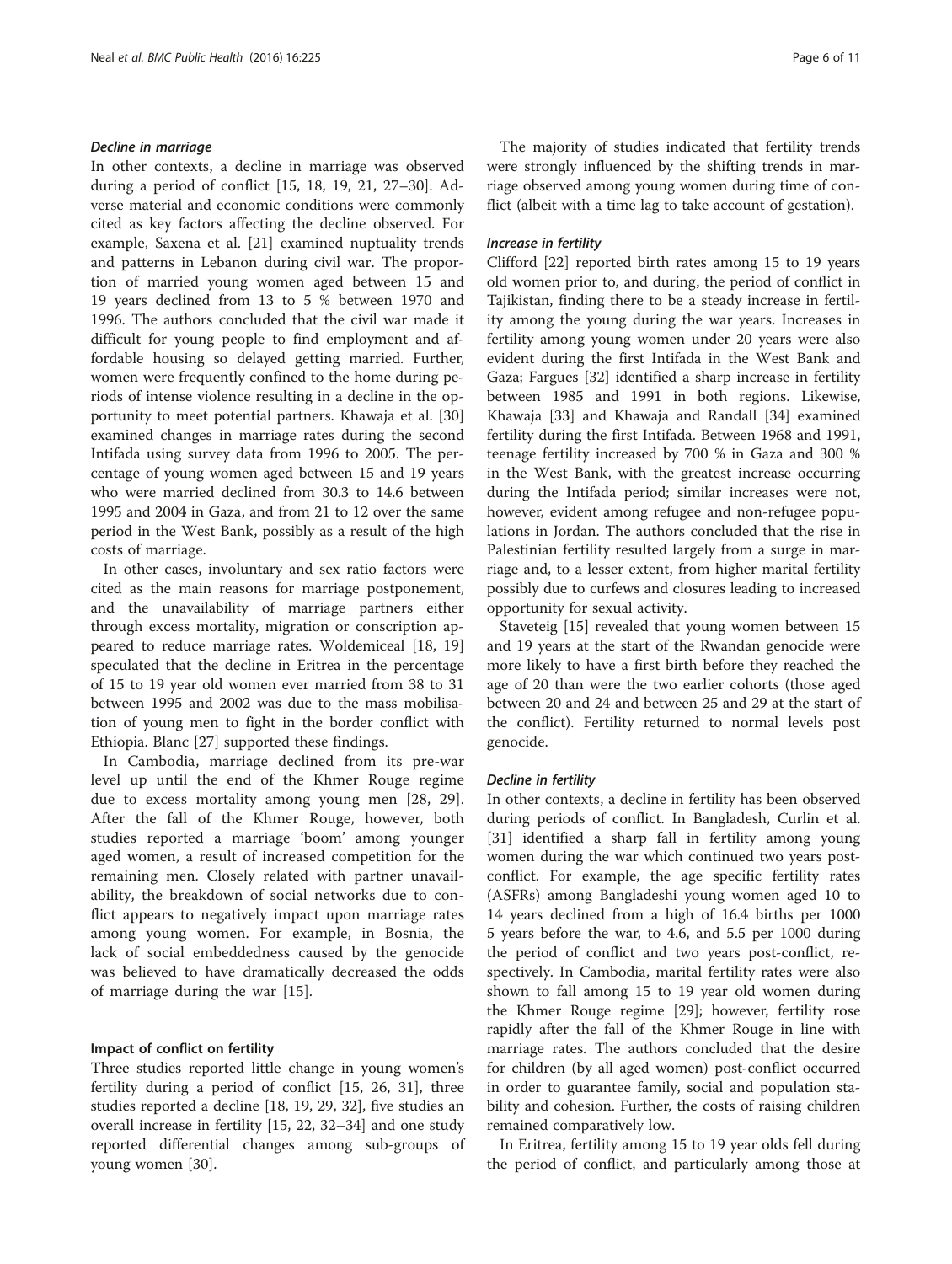the younger ages [\[18](#page-10-0), [19\]](#page-10-0); for example, 22 % of 17 year olds had started childbearing in 1995 compared to 8 % in 2002, and similar reductions were observed amongst 16 year olds. The observed decline in ASFRs, however, was less than among older aged women and appeared to be part of a longer term general trend in fertility reduction. The author concluded that the fall was partly due to increase in age at marriage but also due to conflict spousal separation; in 1995, 60 % of married 15 to 19 year old women resided with their husbands, whereas by 2002 this had fallen to 31 %.

Khawaja et al. [[30](#page-10-0)] examined the impact of the second Intifada on fertility in Gaza and the West Bank to find that, unlike the first, ASFRs declined across the two territories between 1999 and 2003. The decline occurred among all women, but was least among those aged between 15 and 19 years. Further examination revealed that, among young women aged between 15 and 19 years with little education, fertility actually rose during the period of the second Intifada.

One article showed the immediate effect of war was to stall both declines in adolescent fertility and marriage. In 1967, the legal age of marriage was raised in Iran, a family planning programme was introduced and abortion legalised in an attempt to reduce population growth. Consequently, fertility in the country began to decline, particularly among older women, alongside increasing age at first marriage [[35\]](#page-10-0). Following the revolution in 1979, Islamic republic officials stated women's primary role was marriage and child-raising and the family planning programme was shut down. As the war with Iraq continued in the early 1980s the supply of imported goods and food declined and rationing was introduced on the basis of family size; in 1976, the ASFR was 150 births per 1000 15 to 19 years old women compared to 149 per 1000 in 1986. Although this was not a deliberate

pro-natalist policy it operated as an incentive to have more children and thus caused a stalling of the prerevolution fertility transition. It is interesting to note that a further study by the same author found the proportion of women married aged between 15 and 19 year olds during this period increased slightly in urban areas but fell in rural areas [[20\]](#page-10-0). The author suggested this is because of increasing emphasis on traditional gender norms in urban areas while, in rural areas, young men migrated leading to a sex imbalance.

Randall's [[26](#page-10-0)] analyses showed that, despite an increase in early marriage during the conflict in Mali, fertility rates among 12 to 14 and 15 to 19 year olds did not appear to change. In Bosnia Herzegovina, fertility also appeared to remain relatively stable during the period of conflict [\[15](#page-10-0)]. After the war, however, there was a marked decline which reflected a shift in marriage patterns.

#### **Discussion**

### Summary of findings

The 21 papers included in our study present quantitative evidence for armed conflict having an impact on marriage and births to young women under the age of 20 years at the national or sub-national level. There are examples of both increases and declines in Asia and Africa, and in the Gaza and West Bank there are actually different directions of effect for two different conflicts.

Table 3 shows a summary of the possible causal pathways through which conflict can influence marriage grouped within the three themes identified earlier: involuntary, gender and psychosocial and economic and material. We focus on marriage because changes in fertility were all associated with changes in marriage patterns. However, we recognise that this may not always be the case (e.g. fertility may rise due to births out of wedlock, or marital fertility patterns may change). We only have one study which examines marital fertility, and this suggests changes in fertility post conflict result from differing rates of coital frequency [\[29\]](#page-10-0). In some cases, the pathway may

Table 3 Summary of suggested causal pathways relating to marriage

|                      | Involuntary                                                               | Gender and psycho-social                                                                              | Economic and material                                                                      |
|----------------------|---------------------------------------------------------------------------|-------------------------------------------------------------------------------------------------------|--------------------------------------------------------------------------------------------|
| Marriage<br>increase | Increased opportunity for social<br>contact between the sexes             | Fear of sexual violence or loss of honour<br>for unmarried women leads to marriage at<br>younger ages | Disruption in girls schooling leading to earlier<br>marriage/childbirth                    |
|                      | Increased competition for remaining<br>males as marriage partners         | Desire for increased social cohesion                                                                  | Increased poverty leading to transactional<br>marriages/early marriage to gain bride price |
|                      |                                                                           | Increased pro-natalism and conservatism<br>supports early marriage and childbirth                     |                                                                                            |
| Marriage<br>decrease | Disruption and separation of<br>the sexes                                 |                                                                                                       | Cost of marriage, lack of employment<br>opportunities and destruction of<br>infrastructure |
|                      | Lack of available males due to conscription<br>and differential mortality |                                                                                                       |                                                                                            |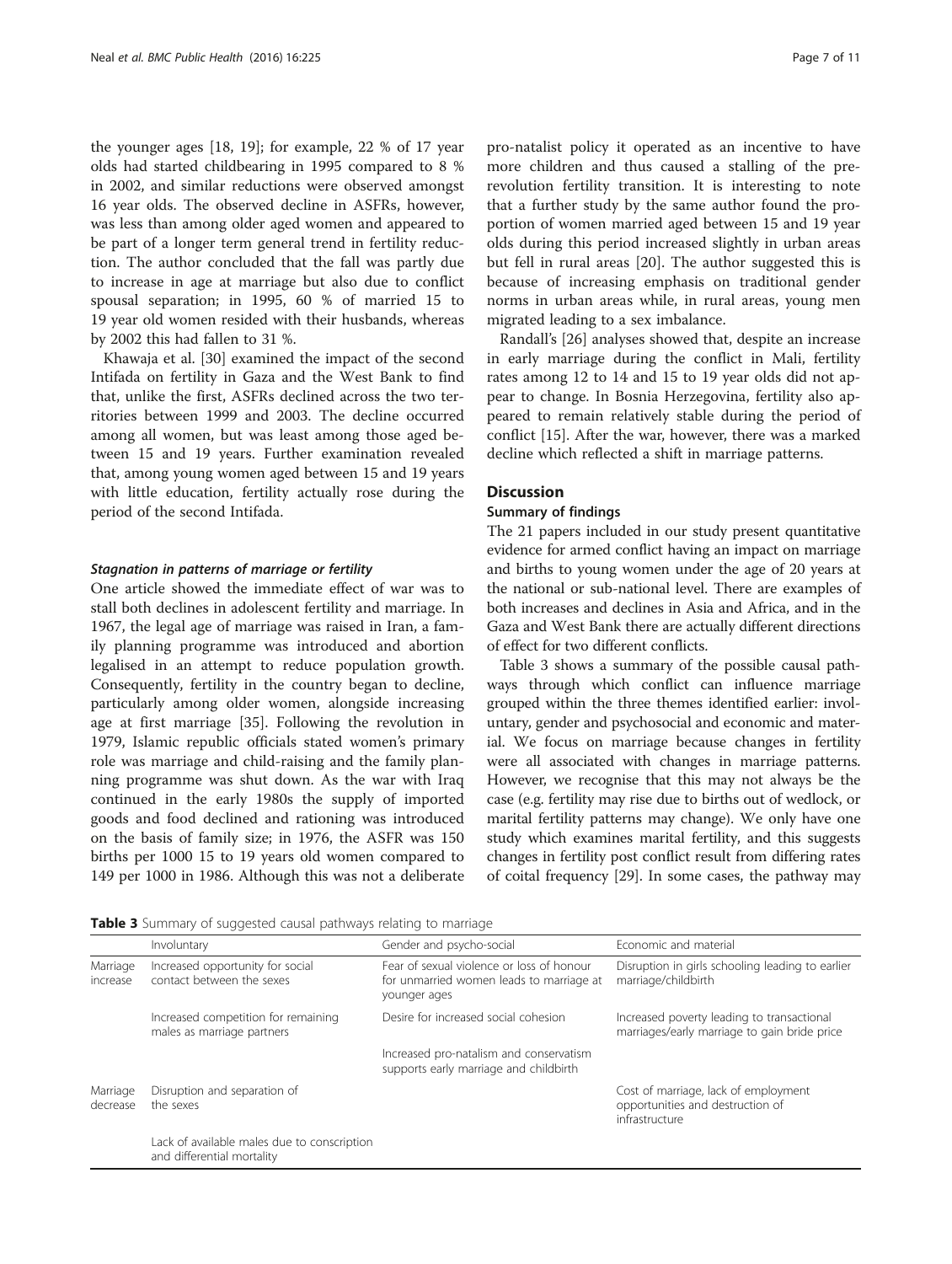be quite simple; for example, marriages are postponed due to separation of partners or more pressing concerns, or increased poverty may make marriage celebrations unaffordable during conflict.

In other cases, however, age of marriage may be manipulated to mitigate some of the potential risks and threats of conflict. This may result in changes in norms around age of marriage and birth as the underlying cultural and social practices interact with particular aspects of conflict to influence potential outcomes of marriage age. Increasing early marriage in Syria, for example, appears to have occurred as a convergence of concerns about unmarried women's honour and safety in times of turmoil and violence alongside potential opportunities for financial benefit as a result of cultural norms around bride price for the family in times of conflict-induced poverty. Increasing early marriage during conflict tends to occur in contexts where cultural practices, norms and values already support it - although in some cases ideology fuelled by the conflict may additionally reinforce conservative attitudes (e.g. in Gaza and West Bank and Iraq); Eritrea, however, offers an exception to this general trend.

Norms of age of marriage prior to the war will affect the extent to which changes in the age of marriage will affect young people. If the norm is that most women marry between the ages of 20 and 24 years, a significant proportion of women who are this age group at the outbreak of conflict will be already married; any pathways for change will impact on those at an age 'preparing' for marriage; that is, those at the younger end of the 20 to 24 years age group and those under 20 years. This is a particularly important concept when considering how conflict can increase early marriages; these data highlight the importance of disaggregating data by age for adolescents in further studies.

It is also important to acknowledge that there are a number of papers which provide more general information about the impact of conflict on rates of marriage or fertility based on a wider age group. Our paper focuses on changes in patterns for those under the age of 20 years as this is the group who are most likely to experience adverse impacts from these events, so papers that did not specifically provide data on this age group were excluded. However, these excluded papers provide important contextual information that can support and extend our analysis: A study by Williams et al. [[36](#page-10-0)] found an increased likelihood of marriage for women aged beween 15 and 24 years exposed to conflict in Nepal, which supports Valente's findings of increased marriage amongst women under the age of 20 years [[24\]](#page-10-0). Lindstrom and Berhanu's [[37](#page-10-0)] findings of a short term reductions in fertility in response to upheaval in Ethiopia complement Blanc and Woldemichael's [\[18, 19, 27](#page-10-0)] findings on a reduction in marriage before 20 years of age in response to conflict. A study by Khlat et al. [[38](#page-10-0)] found a reduction in fertility in wartime Beirut, which again aligns well with Saxena's findings on reduced rates of marriage before 20 years of age during conflict in Lebanon [[21](#page-10-0)]. Jayaraman et al. [[39\]](#page-10-0) suggest exposure to the Rwandan Genocide resulted in a decrease in fertility which initially seems at variance with Staveteig [\[15\]](#page-10-0), but Jayaraman utilises more complex methods that identify levels of exposure to conflict compared to Staveteig's analysis of temporal trends within the whole population, so the studies are not comparable. A further study by Verwimp [[40](#page-10-0)] found an increase in fertility among women who became refugees as a result of the genocide, highlighting how complex patterns are likely to vary between different population groups.

### The difficulties of measuring exposure to conflict

Our review has a number of limitations rooted in methodological and practical difficulties associated with measuring exposure to conflict. Nearly all of the results in this study were based on time trends for national level data, but this does not acknowledge that some sectors of the population were much more affected by the conflict than others; Shemyakina's work [[16](#page-10-0), [17](#page-10-0)] suggests that marriage patterns may be quite different in areas affected to greater and lesser degrees by the armed conflict. One of the two studies that attempted to address this was Valente [\[24](#page-10-0)], who used measures of betweendistrict conflict intensity. Improved monitoring and reporting of conflicts through projects such as the Armed Conflict Location and Event Data (ACLED) which provide georeferenced data of events - makes such approaches more feasible. More sophisticated approaches are emerging; for example, Williams et al. [[36](#page-10-0)] examined population responses to armed conflict using an approach that decomposes the conflict in Nepal into discrete political and violent events, and estimated differential risk within the population. Jamayraman [[39](#page-10-0)] measured the impact of conflict on marriage and fertility using small area level data on mortality of siblings in Rwanda. These methods still have limitations; for example, they do not deal well with internal mobility between time points.

Even when studies are able to measure exposure to conflict more accurately, there are also particular groups within populations who are more or less vulnerable to the potential effects of conflict. Most studies are at the population level which may result in these differences being lost. It is highly possible that there could be different impacts in different populations within the same country, but efforts would need to disaggregate populations to detect these.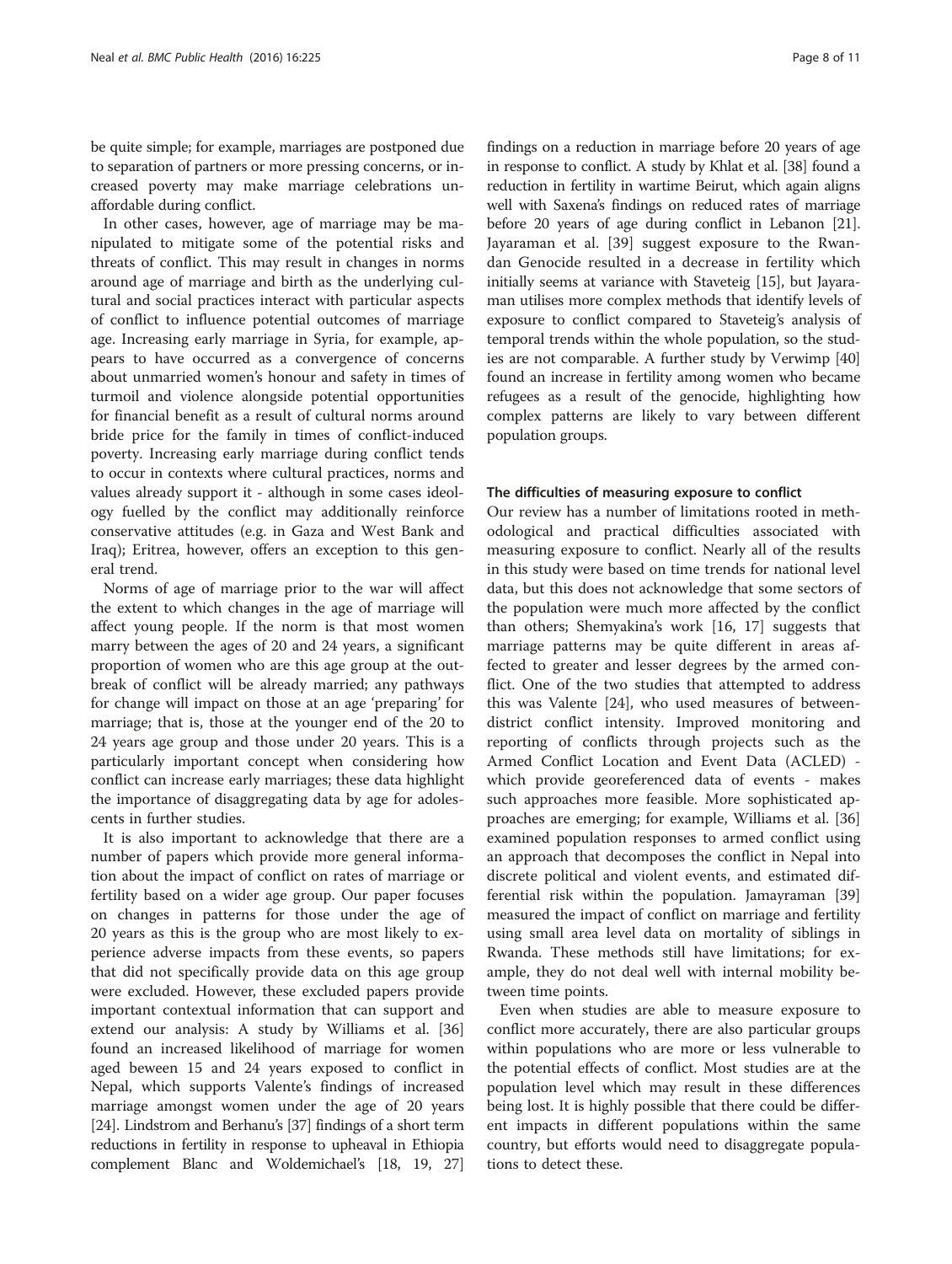Examination of time trends also does not enable the separation of the impact of conflict from secular trends or other contemporaneous factors. Techniques such as difference-in-difference modelling may offer some advantages in establishing a clearer association, but there are still difficulties in unravelling the impact of armed conflict from that of the wider concurrent socioeconomic turbulence and uncertainty. While this paper focuses on armed conflict, other studies have found changes in fertility and nuptuality occur during other periods of non-violent turmoil and social change, and it is very challenging to establish the extent to which the presence of violence drives change. Clifford [\[22](#page-10-0)] presented findings of trends from four newly independent states during the turbulent period of the early post-Soviet era; while only two of the countries experienced armed conflict, all four countries demonstrated very similar trends in marriage, suggesting that caution is needed before attributing change specifically to hostilities.

#### Difficulties in measuring indicators

Many of the studies rely on retrospective data from surveys or censuses which are acknowledged to have difficulties with the measurement of marriage, first births and sexual debut. Surveys such as the DHS employ a loose definition of marriage which will include legal and 'traditional' marriages, as well as consensual unions with cohabitation [\[41](#page-10-0)]. In cultures where such unions are more fluid, data quality on marriage is likely to be compromised [\[42\]](#page-10-0). Measures of young people's SRH events are also likely to be subject to social desirability bias; respondents may feel the need to adjust their responses to ensure they are viewed favourably by others. In addition, in a number of studies, data from different age cohorts from a single survey were used to ascertain trends, which can be problematic as it can introduce bias, including the overstating of age [[43\]](#page-10-0).

# Understanding longer term outcomes

To fully understand the association between conflict and a reduction in early marriage, cohorts need to be followed up for some time after the cessation of hostilities in order to ascertain whether marriage is simply postponed to an older age group and/or these young women remain unmarried. As previously discussed, several studies that permit this suggest the decrease in marriage during conflict is followed by a marriage 'boom' after the end of the conflict [\[28](#page-10-0), [29](#page-10-0)], a pattern supported more broadly for other studies on fertility and marital rates among post-conflict populations [[44\]](#page-10-0).

However, there is evidence from other studies that did not meet our specific criteria that, in some cases postconflict, women may be less likely to marry [\[45](#page-10-0)] and, in cultures where marriage provide protection and status, this may be extremely damaging for a woman's future security. It is important that post-war reconstruction efforts understand and respond to the needs of young women who may be marrying later than the societal norm or remaining single; opportunities for education and livelihood opportunities are needed to ensure their security both in the short and the longer term. Conversely, we do not understand whether increases in teen marriage and fertility experienced during conflict persist after the cessation of hostilities; given that many of the factors driving this trend (e.g. increased poverty and insecurity and loss of livelihoods) may continue into the post-war period this is highly possible. In Randall's study [[26\]](#page-10-0) the marriage rate in very young girls reverted to normal quickly whereas, in Clifford's study [\[22](#page-10-0)], the rate of marriage stayed elevated for some time. Again it is important to incorporate strategies into post-conflict reconstruction to protect young women who may continue to be at risk of early marriage, as well as to support those who have already been married.

# The importance of qualitative data in understanding young women's SRH in conflict

One of the marked limitations of this review arises because its primary aim was to document quantitative change in rates of SRH events in women aged under 20 years; it therefore excluded qualitative studies that would have been valuable in developing insight into the pathways through which conflict can influence these outcomes. As such, we acknowledge that our analysis is incomplete; in particular, in all the studies we examined marriage and fertility are closely linked. This may not always be the case, and it is probable that, in some contexts, change in fertility may be driven by patterns of fertility outside marriage. In addition, this review cannot describe how the meaning and context of our chosen indicators changed *as a result of* conflict; for instance, Muhwezi et al. [\[3](#page-9-0)] described how a breakdown of community cohesion resulting from armed conflict in Uganda brought about a complete change in cultural values, with increases in transactional sex and marriage, sexual violence and high risk sexual behaviours such as multiple partners. Other studies [[46, 47\]](#page-10-0) document the rise of forced marriage in some contexts where women are abducted by the militia; such 'marriages', where there is the full consent of neither the woman nor her family, clearly differ from traditional practices, but most quantitative data sources would not be able to differentiate these from other forms of marriage. We are planning a further study which will review a broader range of literature to build on our preliminary analysis of causal pathways, as well as outline how the nature of these events may change.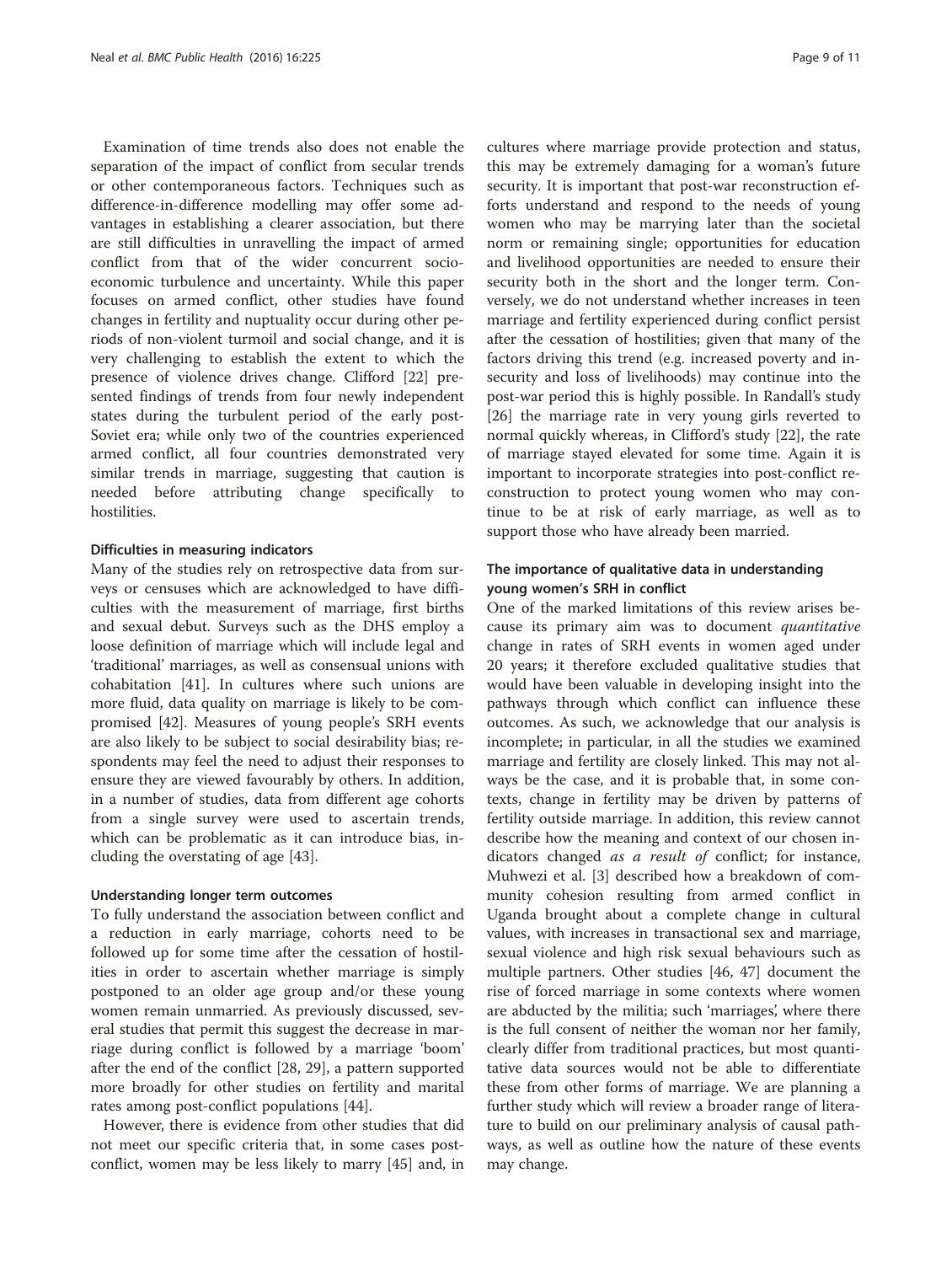# <span id="page-9-0"></span>Conclusion

The aim of a systematic review is to explore the quality and quantity of research on a specific topic, while avoiding the undue influence of pre-conceived notions of what might be found. This review has highlighted a relative lack of high quality studies as well as a rather narrow range of methodological approaches and limited contexts and scope. This comment is certainly not meant as a criticism of past researchers' efforts; high quality research in this - and similar - areas is extremely challenging, and may simply be beyond the reach of scientific endeavour using 'gold standard' approaches. However, we have highlighted a range of novel approaches which have been utilised by researchers to examine other demographic outcomes in conflict situations, and we suggest that these could be extended to examine early fertility and marriage.

Having said this, some tentative conclusions can be drawn based on this review. First, the effects of armed conflict on early marriage and child birth are inconsistent, and appear to vary according to a range of psychosocial, economic and conflict-related factors. Second, little work has been carried out that enables more detailed understanding of specific impacts on different groups, disaggregated, for example, by age, by rural or urban residence, by family structures, by level of poverty. Third, we came across no work that increased understanding of community- or individual-level factors or circumstances that increased resilience in the face of armed conflict.

We recommend that future research make better use of a wider range of methods to understand the dynamics of the actual and potential impact of armed conflict on young women's sexual and reproductive health outcomes. Qualitative approaches can be designed to generate deeper understanding of patterns observed from survey analysis, and/or to generate new ways of understanding factors that are not currently captured in traditional survey items. Furthermore, the quality of survey data can be improved by strong training and supervision of fieldworkers, as well as expansion of conflict-related indicators. Ideally, some form of triangulation of data can be achieved by mixed method approaches, and greater use of penetrative methods should enable stronger conceptual clarification.

Improved understanding is urgently needed to support and guide the efforts of support and rehabilitation agencies; there is clearly much more to do.

# Additional files

[Additional file 1:](dx.doi.org/10.1186/s12889-016-2868-5) Appendix 1. Search terms used. (DOCX 22 kb) [Additional file 2:](dx.doi.org/10.1186/s12889-016-2868-5) Appendix 2. Prisma flowchart. (DOCX 29 kb)

[Additional file 3:](dx.doi.org/10.1186/s12889-016-2868-5) Appendix 3. Summary of sources of data and analyses used. (DOCX 37 kb)

[Additional file 4:](dx.doi.org/10.1186/s12889-016-2868-5) Appendix 4. Summary of outcome measures and key results. (DOCX 52 kb)

#### Abbreviations

ASFR: age specific fertility rate; DHS: demographic and household survey; SRH: sexual and reproductive health; WFS: world fertility survey.

#### Competing interests

The authors declare that they have no competing interests.

#### Authors' contributions

SN jointly conceived the concept, jointly carried out the review process and data analysis and jointly wrote the first draft. NS jointly conceived the concept, jointly carried out the review process and data analysis and jointly wrote the first draft. RI jointly conceived the concept and reviewed and contributed to drafts of the paper. All authors read and approved the final manuscript.

#### Acknowledgements

This paper was funded through a Strategic Interdisciplinary Research Development Fund awarded by the Faculty of Social and Human Sciences at the University of Southampton to Lucy Jordan and Roger Ingham. Sarah Neal is funded through a British Academy Postdoctoral Fellowship. We would like to acknowledge the help and advice received from David Clifford, as well as thank the authors of other papers who responded to our queries and the reviewers for their comments.

#### Author details

<sup>1</sup>Department of Social Statistics and Demography, Social Sciences, University of Southampton, Southampton S017 1BJ, UK. <sup>2</sup>Centre for Sexual Health Research, Department of Psychology, University of Southampton, Southampton S017 1BJ, UK.

### Received: 25 June 2015 Accepted: 16 February 2016 Published online: 04 March 2016

#### References

- 1. Petchesky R. Conflict and crisis settings: promoting sexual and reproductive rights. Reprod Health Matters. 2008;16:4–9.
- 2. Schlecht J, Rowley E, Babirye J. Early relationships and marriage in conflict and post-conflict settings: vulnerability of youth in Uganda. Reprod Health Matters. 2013;21:234–42.
- 3. Muhwezi W, Kinyanda E, Mungherera M, Onyango P, Ngabirano E, Muron J, et al. Vulnerability to high risk sexual behaviour (HRSB) following exposure to war trauma as seen in post-conflict communities in eastern Uganda: a qualitative study. Conflict Heal. 2011;5:22.
- 4. Baumgartner JN, Waszak Geary CF, Tucker HF, Wedderburn M. The influence of early sexual debut and sexual violence on adolescent pregnancy: a matched case–control study in Jamaica. Int Perspect Sex Reprod Health. 2009;35:21–8.
- 5. Zuma K, Setswe GF, Ketye TF, Mzolo TF, Rehle TF, Mbelle N. Age at sexual debut: a determinant of multiple partnership among south African youth. Afr J Reprod Health. 2010;14:47–54.
- 6. UNICEF. Ending child marriage: progress and prospects. New York: UNICEF; 2014.
- 7. Nour N. Health consequences of child marriage in Africa. Emerg Infect Dis. 2006;12(11):1644–1649.
- 8. UNICEF. Early marriage: a harmful traditional practice. New York: UNICEF; 2005.
- Nove A, Matthews Z, Neal S, Camacho AV. Maternal mortality in adolescents compared with women of other ages: evidence from 144 countries. Lancet Glob Health. 2014;2(3):e155–64.
- 10. Kozuki N, Lee ACC, Silveira MF, Sania A, Vogel JP, Adair L, et al. The associations of parity and maternal age with small-for-gestational-age, preterm, and neonatal and infant mortality: a meta-analysis. BMC Public Health. 2013;13(Suppl 3):S2.
- 11. Atuyambe L, Mirembe F, Johansson A, Kirumira EK, Faxelid E. Experiences of pregnant adolescents - voices from Wakiso district, Uganda. Afr Health Sci. 2005;5:304–9.